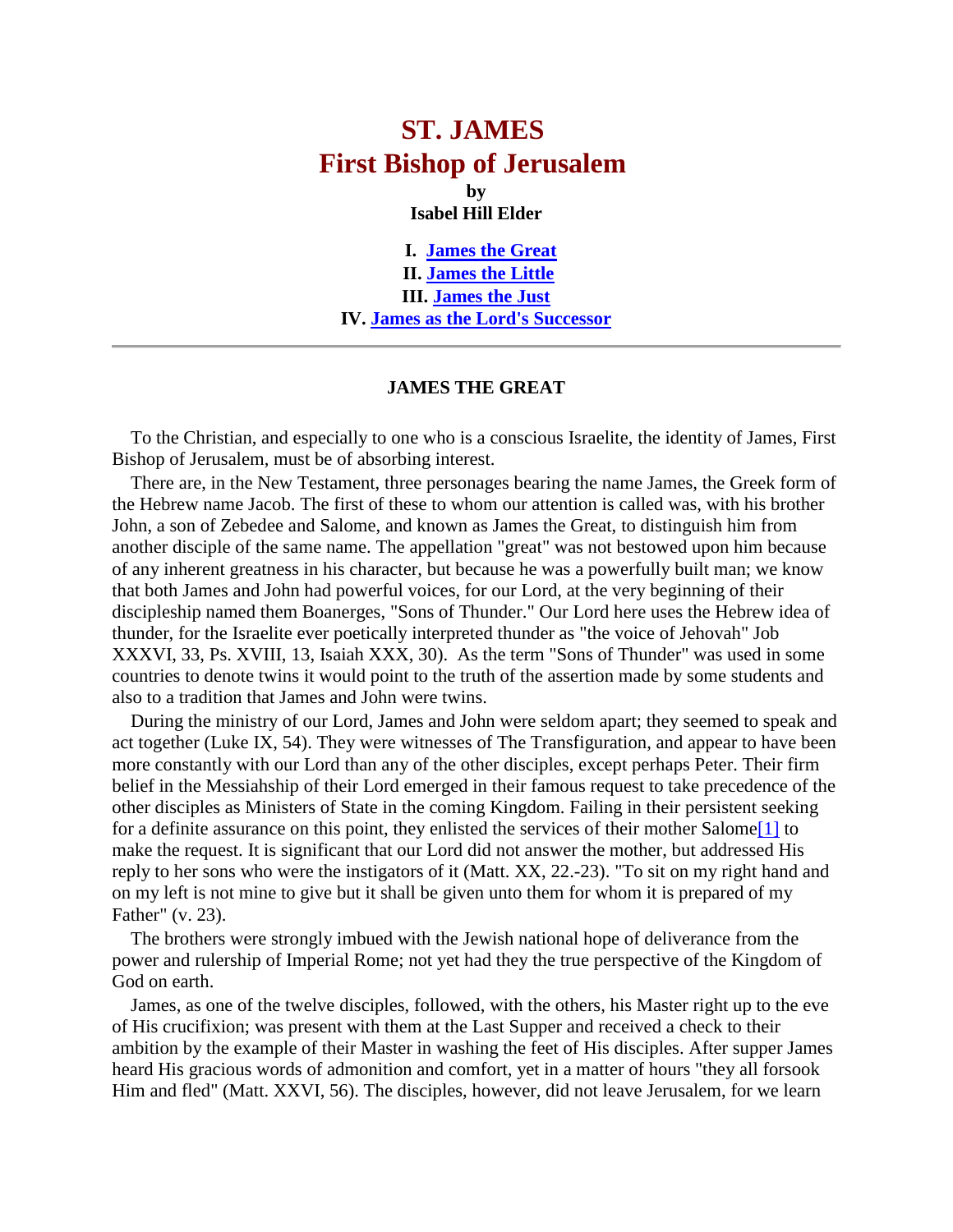from John XVIII, 15, 16, that John and Peter came to the Judgment Hall of Pilate before the trial of their Master began. Of James there is no mention in this scene; he was, however, with the other disciples in Jerusalem on the morning of the resurrection (Luke XXVI, 9). During the forty days after the resurrection the risen Lord had been instructing James and the other disciples in "the things pertaining to the Kingdom of God" (Acts I, 3); then a few days before the Feast of Pentecost, or Feast of Weeks, the disciples went up to Jerusalem where their Lord made His last appearance to them, and delivered to them their commission to preach the doctrine of repentance and remission of sins; He afterwards led them on to the Mount of Olives as far as Bethany and, lifting up His hands, blessed them; in this action of blessing He was parted from them "in the midst of the day"; a shining cloud receiving Him out of their sight - this brilliant cloud compassed Him about and carried Him up to heaven. The cloud in which their Lord ascended was more bright and pure than the clearest flame, being none other than the Shekinah or glory of the Lord, the visible symbol of the Divine Presence which had so often appeared to the Patriarchs of old; which filled the Temple at its dedication, and which, in its greatest splendour cannot be beheld by mortal eye, for which reason it is called the light inaccessible in which the Almighty resides, and the effect upon the worshipping disciples "they returned to Jerusalem with great joy" (Luke XXIV, 52).

 Here at Jerusalem they gathered together day by day in "the upper room" - doubtless the room in the house of Joseph of Arimathea where the Last Supper took place, the doors being shut "for fear of the Jews," the same fear which caused the owner of the house to keep His faith in Jesus the Messiah a secret (John XIV, 38). Here not only James and the other Apostles, but an assembly of men and women who believed, foregathered day by day in supplication and prayer for the promised outpouring of the Holy Spirit (Luke XXIV 29), the power which was to transform their lives into living and fearless witnesses to the power of the crucified and risen Christ.

 After Pentecost the Apostles went forth in many directions with their dynamic message of the Gospel. Of the destination of James the Great there is some historical record. In the " History of the Jews of Spain" by Don Adolfo de Castro (translated by the Rev. Edward D. Kirwan, M.A., Fellow of King's College, Cambridge), there is included some correspondence between the President (or Ruler) of the Spanish Jews Synagogue of Toledo and the Spanish Jews Synagogue of Jerusalem in which the President of the latter states that a number of Jews are about to proceed from Jerusalem to Toledo who should not be received at Toledo, "or if ye receive any one let that one be James the son of Zebedee and none other; he is a good man." How long James the Great continued his missionary work in Spain amongst the Jews is not recorded; his work, however, must have left a deep and lasting impression for his name continues there to the present day. St. James the Great became the Patron Saint of Spain (Sant Iago). Some writers state that this son of Zebedee returned to Judea in A.D. 41; be that as it may he resumed his work there where his powerful physique and stentorian voice made him an outstanding figure amongst the Christians and a hated one amongst the Jews. Herod Agrippa, Governor of Judea, and grandson of the Herod who reigned at the time of the birth of our Lord, "set his hand to oppress certain of the Church, and killed James, the brother of John, with the sword" (Acts XII, 12) ; death by the sword was viewed as particularly ignominious."

 This was a tragic blow to the infant Church, falling but nine years after the Lord's Ascension and took place during the fifth major persecution. James the Great is the only Apostle whose death is recorded in the Scriptures and the manner of it.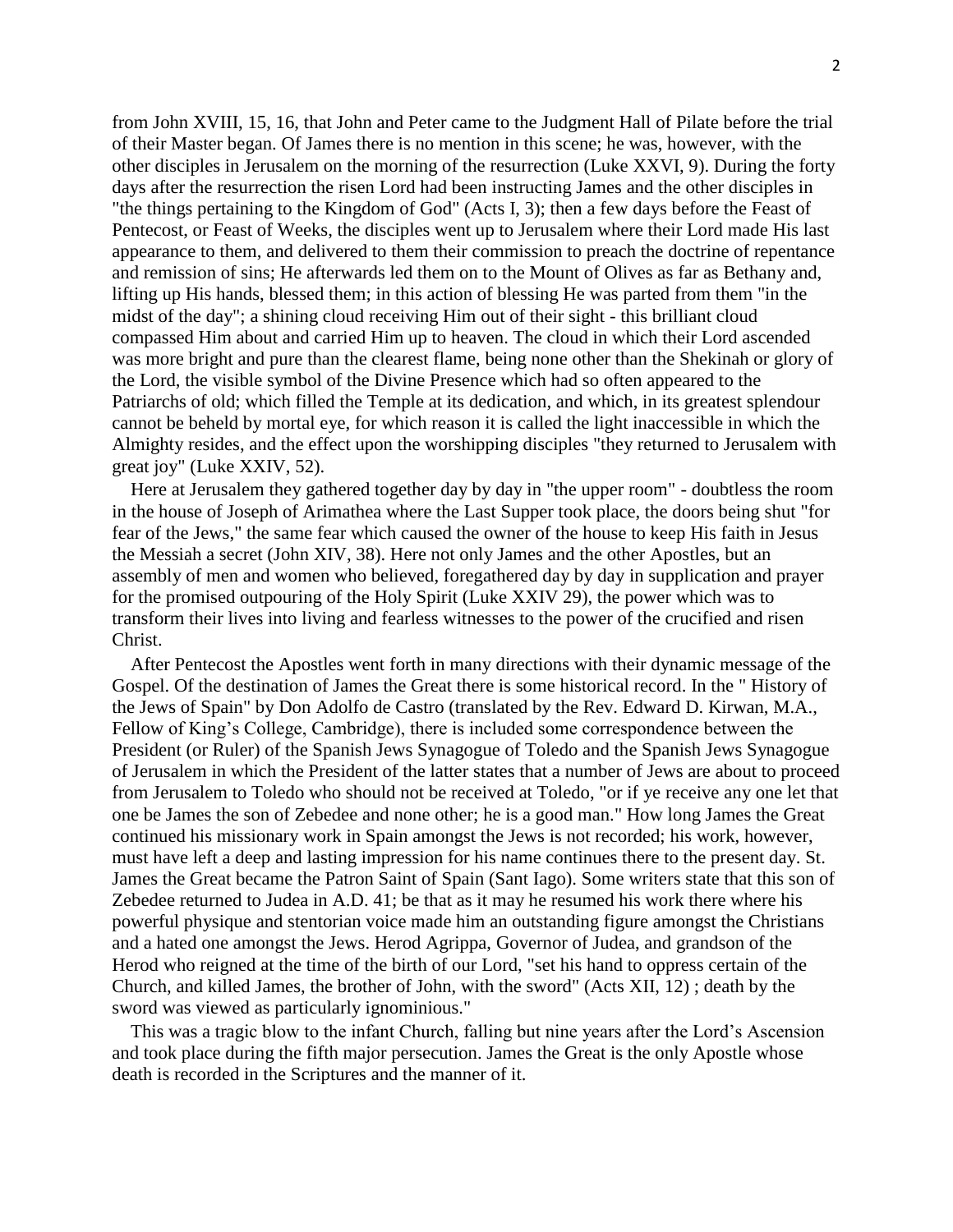Sophronius, 7th century Patriarch of Jerusalem, states that after the Ascension of the Christ, this Apostle preached to those of the Jewish converts in Judea and Samaria who were dispersed after the stoning of Stephen. The officer who was his accuser before Herod and who guarded him to the tribunal, having been converted by the remarkable courage and constancy shown by James fell down at his feet begging pardon for what he had said against him, whereupon the officer publicly declared himself a Christian and both were beheaded at the same time.

 Thus fell the disciple of our Lord and Apostle of the early Church, St. James the Great, the first of that number to gain the crown, taking cheerfully the cup of which he had long since told his Lord he was ready to drink (Matt. XX, 22).

## **JAMES THE LITTLE**

 Through an error in translation this disciple has become known as James the Less ; the appellation "little" was given in reference to stature and to distinguish him from the other James of more powerful build.

 James the Little was the son of Cleophas and Mary; he is sometimes mentioned together with his brother Joses, the latter, however, though a believer, was not one of the chosen twelve disciples. James the Little is also designated "son of Alphaeus "; here is no contradiction for Alphaeus is not a personal name but a title of office and signifies Chief or Leader of a sect or political group among the Jews and his sons were known as sons of "the Chief." These sons were James the Little (Matt. X, 3), Joses (Mark XV, 40, 47), Levi (Mark II, 14). Cleophas otherwise Alphaeus, and his wife Mary were devoted followers of our Lord; Mary is said to have been a cousin of the Virgin Mary[.\[2\]](http://www.grailchurch.org/bishopjames.htm#Footnotes:)

 Of James the Little there is but scant record in the Scriptures. We know that he was present at the Last Supper and afterwards, with the other disciples, failed, for a short time, in loyalty to his Lord, "they all forsook Him and fled," remaining with them in the neighbourhood and was one of the "eleven" to whom was sent the message that "The Lord is risen indeed" (Luke XXIV, 9, 33. 34). James was present at the Ascension, and with the others was in the Upper Room at Pentecost. Beyond this we learn nothing from the Scriptures of his after movements. At Pentecost, having received the baptism of the Holy Spirit. he was thus equipped for the fulfilling of the commission of his Lord and Master "Go ye into all the world and preach the Gospel to every creature" (Luke XVI, 15).

 That is the Roman world, the same world that was taxed by Caesar Augustus (Luke II, 1); in this "world" lost Israel was scattered; the lost sheep to whom our Lord declared he was expressly sent; the "other sheep" which our Lord also declared He must bring; the sheep who would "hear His voice" and respond to the Gospel message, and in due time carry the message to the most distant parts.

 The last recorded mention of James the Little is, that as one of the eleven disciples, he was present at Pentecost (Acts 1, 13) ; afterwards all the disciples appear to have embarked upon preaching and disseminating the Gospel of the Kingdom as directed by the risen and ascended Christ.

 There is, however, some notice of James the Little by early Christian writers; the 7th century Sophronius, Patriarch of Jerusalem (quoted by Godwin) states that James came to Sardinia in the Mediterranean as a missionary; from this point he appears to have gone to Spain.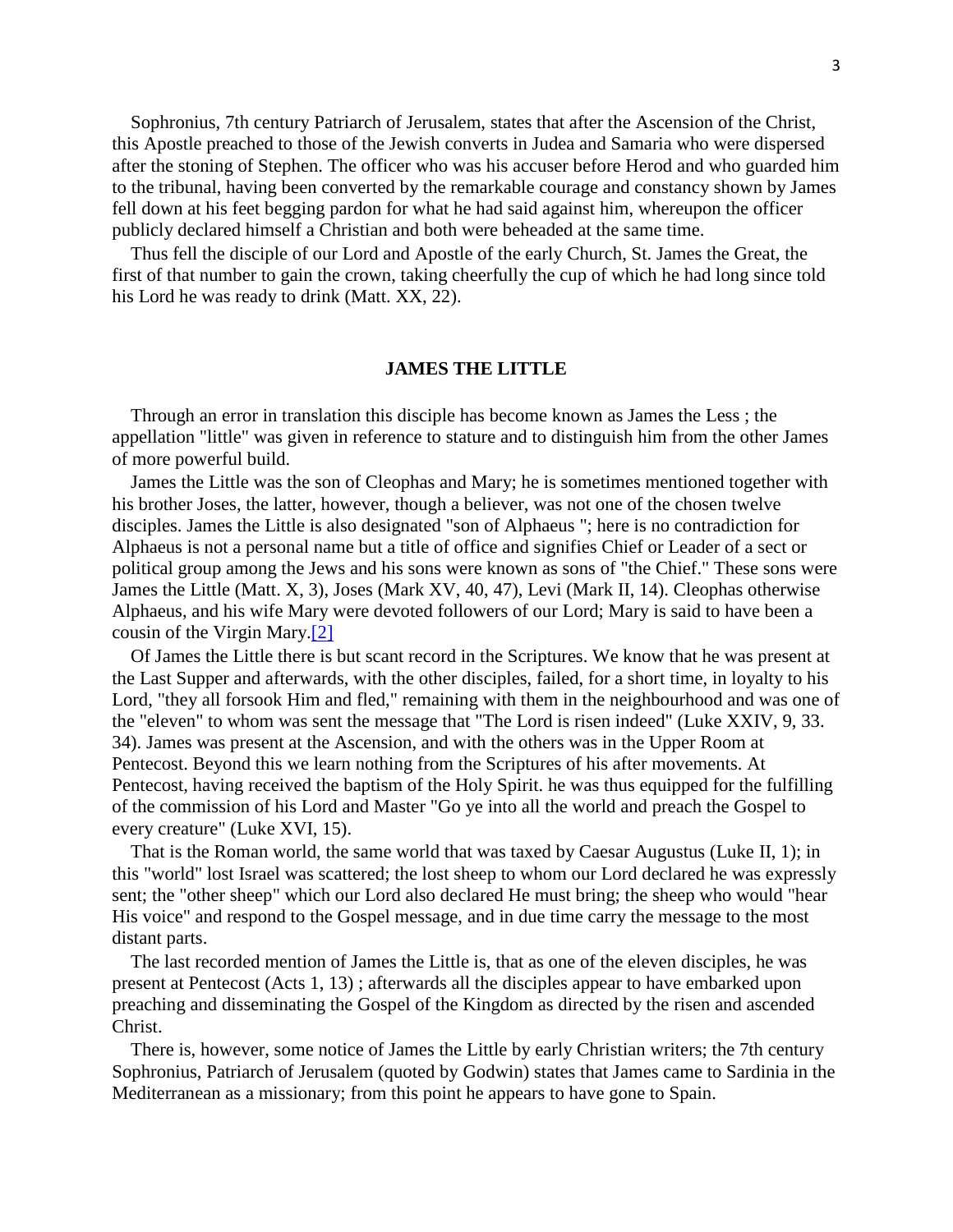James would be attracted to Spain to visit the several congregations of Jews in that country where these sons of Judah had been firmly established for many decades. It was probably these ancient Jewish settlements which determined St. Paul to visit Spain. "Whensoever I take my journey into Spain I will visit you." (Rom. XV,24,28)

 Undoubtedly there were many communities of Jews not only in Spain but in the several islands; the Jewish envoys say to Caligula, the Roman Emperor (37 A.D.- 41) "all the more noted of the islands of the Mediterranean are full of Jews."

 In the *Itinerary of the Spanish Jew*, Benjamin of Tudela who, in the twelfth century traveled in many lands to contact his fellow Jews and to ascertain their numbers found communities of his people in all the countries he visited.

 There is a curious link between the Jews of ancient Spain and the Temple at Jerusalem. At the conquest of Spain by the Arabs, the Moslem general, Tarik, found near Toledo a rich precious table adorned with hyacinths (a blue stone of the ancients) and emeralds. Gelif Aledrio, in his description of Spain, calls this remarkable piece of antiquity "the table of Solomon, son of David." It is supposed to have been saved by the Jews, with other precious and sacred vessels from the pillage of the Temple by Nebuchadnezzar, and brought with those fugitives who found their way to Spain. Indeed some writers do not hesitate to assert that there is little doubt of this having been the original "table of shewbread" made by Solomon, spoken of in the Book of Kings and by Josephus, and which with the candlestick and altar of incense constituted the three wonders of the Temple." (These, most likely, were taken from Jerusalem at the same time as the stone in our Coronation Chair in Westminster Abbey). "That table which Titus brought with him in his triumphal return to Rome was, clearly, not the same; for when the City and Temple, after the first destruction, were rebuilt by order of Cyrus, the sacred vessels were made anew, similar indeed to the old but of inferior excellence." (See "Lights and Shadows" by E. Wilson, p. 85).

 This table, found by Tarik at Toledo, is surely in existence today, treasured perhaps in a European noble family, or in a Museum, to be given to the world one day as a link with the ancient past of Israel.

 The death of James the Little and the manner of it is not recorded but that this Apostle ended his earthly life in Spain is certain from the fact that he lies buried at Ciudad Rodrigo, while his fellow Apostle James the Great was martyred and buried in Judea.

## **JAMES THE JUST**

 The third James in this study is known to New Testament readers as James, the Lord's brother. In early Christian literature as James the Just or the Righteous. The New Testament designation can be explained by a reference to ancient writers and by the circumstantial evidence of the Scriptures.

 In circa 400 A.D. a Christian scholar, Jerome, traveled to Bethlehem in further pursuit of his studies and from Bethlehem his most important works were written. In one of these works (see *Life of St. James* by John Fleetwood, D.D.) it is stated that Joseph, who was afterwards the husband of the Virgin Mary, was first married to Escha, daughter of Haggi, brother of Zachariah, father of John the Baptist. There were four sons and several daughters of this marriage: the sons were James, Simon, Joses and Jude (Matt. XIII, 55). In Jerome's "Life of St. James the Just," he quotes from the lost Gospel of the Nazarenes, which is recorded in the "Gospel according to the Hebrews." This Gospel was extant and widely used during the first three centuries of the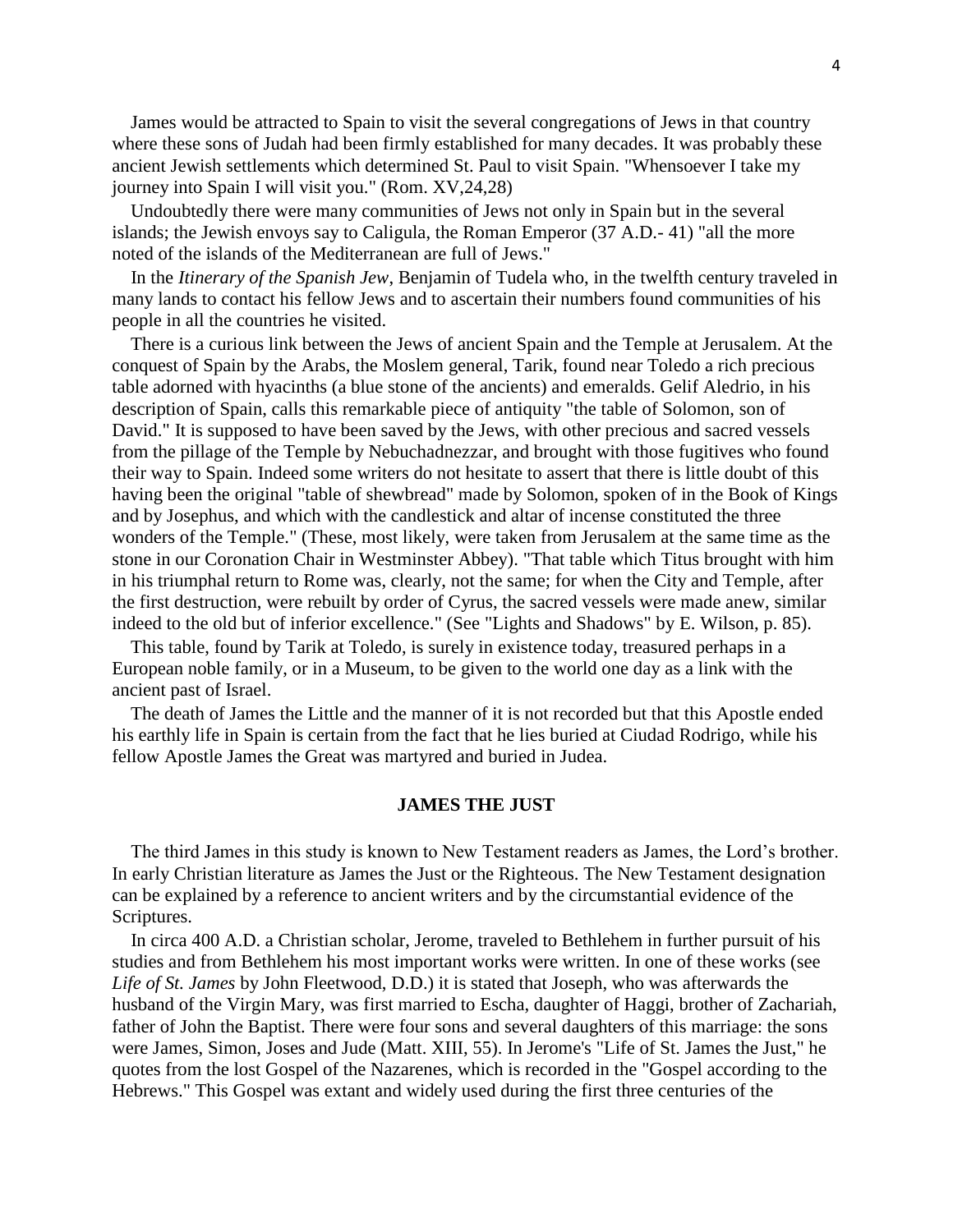Christian era; since then it has disappeared and is only known by the quotations in the writings of the early Fathers. It was treasured in the Church at Nazareth and was attributed to Matthew who appears to have obtained much of his material from our Lord's family. Jerome translated it and quotes from it.

 James, the eldest son of Joseph and Escha, became a Nazarite; this Order had no connection with Nazareth; it was the most ancient Order in Israel (Numbers VI) and was open to both men and women. Its members were revered by the people as possessed of special sanctity. When the vow of a candidate for the Order was taken it could be for one month or as many months as the candidate decided upon, or he (or she) could take the Nazarite vow for life. The rules were of the strictest food regulations included abstinence from flesh food and total abstinence from wine and strong drink[.\[3\]](http://www.grailchurch.org/bishopjames.htm#Footnotes:) The hours of each day were spent in prayer, fasting and study of the Scriptures in which they became expert in interpretation of the Law as laid down by Moses for the people of Israel. Nazariteship or separation unto God brings out strongly the priestly character of the people of the covenant. The Nazarite separated himself or herself unto the Lord. "Her Nazarites were purer than snow, they were whiter than milk, they were more ruddy in body than rubies, their polishing was of sapphire" (Lam. IV, 7).

 After the death of Joseph, the foster-father of our Lord, his sons appear to have been active in support and care of the Virgin Mother. We obtain glimpses here and there of the family life of which Mary appears to have taken the headship after the death of Joseph.

 When Mary's Divine Son returned to Palestine at the age of thirty after an absence of many years, to begin His ministry, hostility to His teaching and work was unmistakably displayed by both Jewish and Roman authorities. Mary feared for her Son's safety, especially when surrounded by the mob; on one occasion her stepsons accompanied her to a house where He was speaking to a crowd. Mary, wishing to get Him out to induce Him to return home, the sons effected a passage through the crowd to reach Jesus, but ere they achieved this our Lord was informed by one of His hearers standing close to Him "Thy mother and thy brethren stand without desiring to speak with Thee." Our Lord would not permit domestic ties, and a mother's anxiety for His safety to interfere with His Divine message in the preaching of the Gospel of the Kingdom and the healing of the sick. For the information of His listeners, and a studied reply to His mother and His brethren He uttered the memorable words "Who is my mother and who are my brethren?" And He stretched forth His hand towards His disciples and said: "Behold my mother and my brethren? For whosoever shall do the will of my Father which is in heaven, the same is my brother and sister and mother" (Matt XII, 47-50).

 Another domestic scene is revealed by John (VII, 1-13) where there appears to have been a family discussion concerning the journey to Jerusalem for the annual Feast of Tabernacles. Our Lord had announced his intention of going up to Jerusalem alone rather than in the family party. Whatever His brethren may have thought of Mary's Son as a good man and strict observer of the Law of Moses and His perfect obedience to the Scriptures, they did not believe that He was the Messiah. "For neither did His brethren believe in Him" (John VII, 5). And now almost tauntingly they say to Him "If you really are the Messiah why go up to Jerusalem secretly, why not go up openly and declare yourself Israel's Messiah?

 His reply yielded nothing to their argument, "My time is not yet, your time is always ready. I go not up yet." . . . But when His brethren were gone up, then went He up to the Feast, not openly, but as it were in secret" (John VII, 4, 5, 10). His brethren were not as yet to know that the day would come when they would lay all at His feet in contrition and wholehearted belief in His Divinity and Messiahship.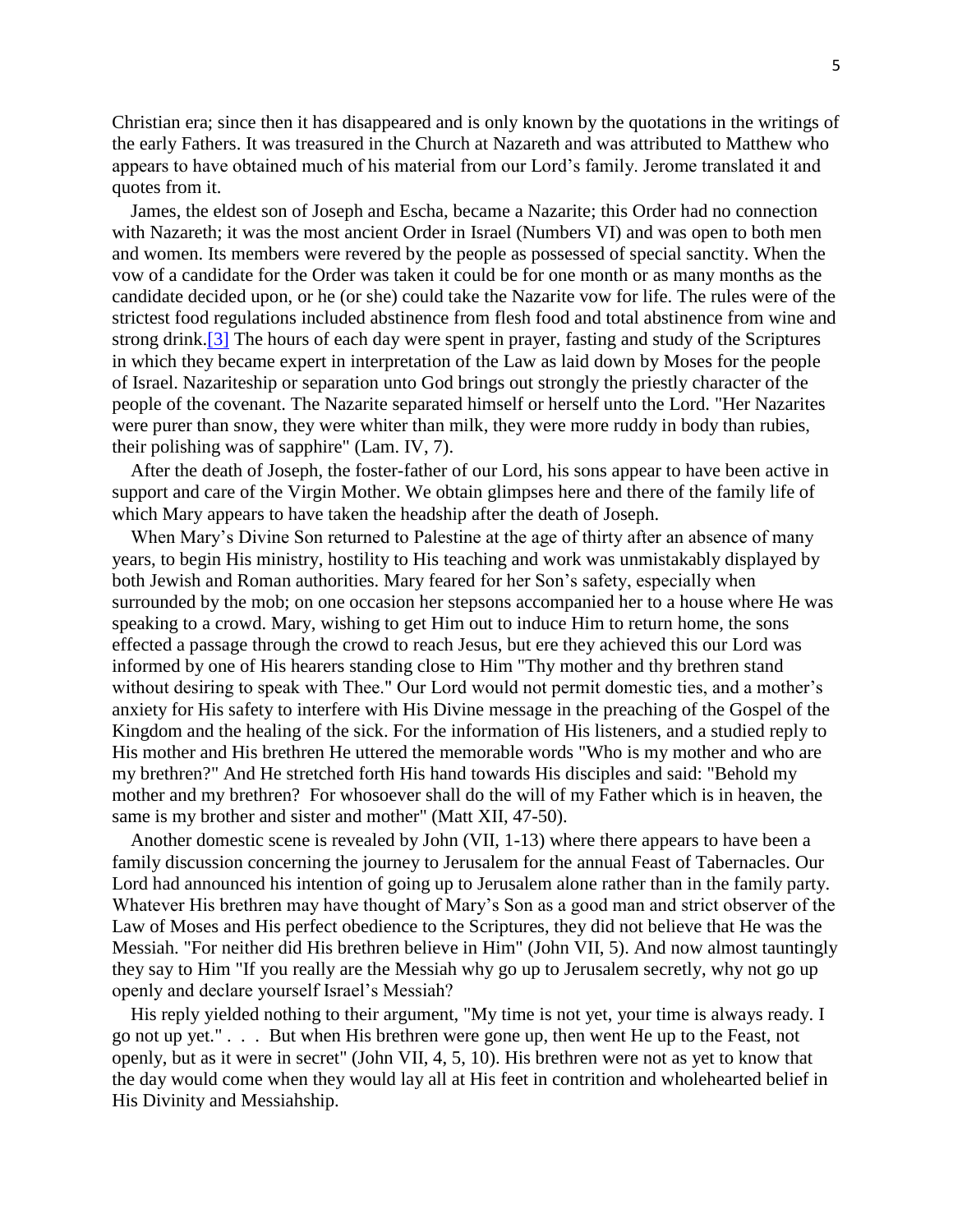In this domestic scene we have the final mention of our Lord's brethren before they witnessed His sufferings and death on the Cross. At what stage in the Crucifixion drama and the Resurrection the brethren of our Lord came to a realization of the truth concerning Jesus and humbly bowed to Him as their long awaited Messiah we cannot tell; of one fact we are certain, the brethren were present in the Upper Room in Jerusalem on the Day of Pentecost and received the outpouring of the Holy Spirit. The first chapter of the Acts records the full list of the eleven disciples who were present in the Upper Room to which is added one of the most illuminating and precious statements in the Scriptures "With Mary the mother of Jesus and His brethren" (Acts I, 13, 14).

 After Pentecost these "brethren" and the Apostles appear to have each become the leader of a group of converts which became the foundation of the early Church; each Church had its overseer who was known as the Bishop, who with his assistants were called "pillars of the Church" (Gal. II, 9).

 With one accord the Apostles elected James the Just (or the Righteous) whom they continued to refer to as the Lord's brother, Bishop of Jerusalem. The Bishopric carried with it no territorial jurisdiction, until almost four hundred years later when Rome superimposed the Christian religion on the ancient Babylonian Paganism.

 The choice of James the Just for the superintendence of the infant Church in Jerusalem rested on more than his reputed sanctity and new found zeal for the Gospel of Jesus the Christ ; in those days birth and lineage still loomed large in the mind of an Israelite, and from this point of view James the Just possessed the qualifications, for he was of the House of Aaron on his mother Escha's side, and of the House of David on his father Joseph's side. Joseph was of the Solomon line which was cursed in his ancestor Jeconiah (Jer. XXIII, 30), and so Joseph was debarred from the inheritance for himself and his descendants. Joseph, however, in legally adopting the Child Jesus (for the protection of both mother and Child) as his heir could bring Mary's Son, born in the Nathan line into the Solomon line, thus fulfilling the promise of the Angel to Mary "I will give unto Him the throne of His father David"; for the throne was vested in the Solomon line. Legal adoption in Israel made the adopted not one whit less a son than one born to him, and included the privileges and rights of an heir-at-law.

 It was perfectly natural that these sons of Joseph should he referred to as the Lord's "brethren" ; the same term would apply today in a like domestic situation.

 James the Just was, therefore, particularly acceptable to the Apostles from every point of view, and it is noteworthy that immediately they deferred to James as the elected head of the Church of Jerusalem, James presided at the first Council of the Church at Jerusalem.

 St. Paul, three years after his conversion, went up to Jerusalem to see Peter, and states "other of the Apostles saw I none save James the Lord's brother." St. Paul also states that the Lord was seen of James after His resurrection (I. Cor. XV, 7).

 When Peter was miraculously released from prison he at once commanded "Go shew these things unto James and to the brethren" (Acts XII, 17).

 The vexed question of circumcision, so vital a rite to every Jew and the uncircumcision of Gentilized Israel of the Ten Tribes known as Gentiles and as the "Dispersion" (John VII, 35) was the cause of much dissension among the Apostles to the great detriment of the infant Church; at length the matter was settled at a Council in Jerusalem presided over by James; the decision of the Bishop was final and accepted without murmur by all the Apostles (Acts XV); the vexed question was settled by the statesmanlike reasoning of James and the respect of all for his judgment and authority.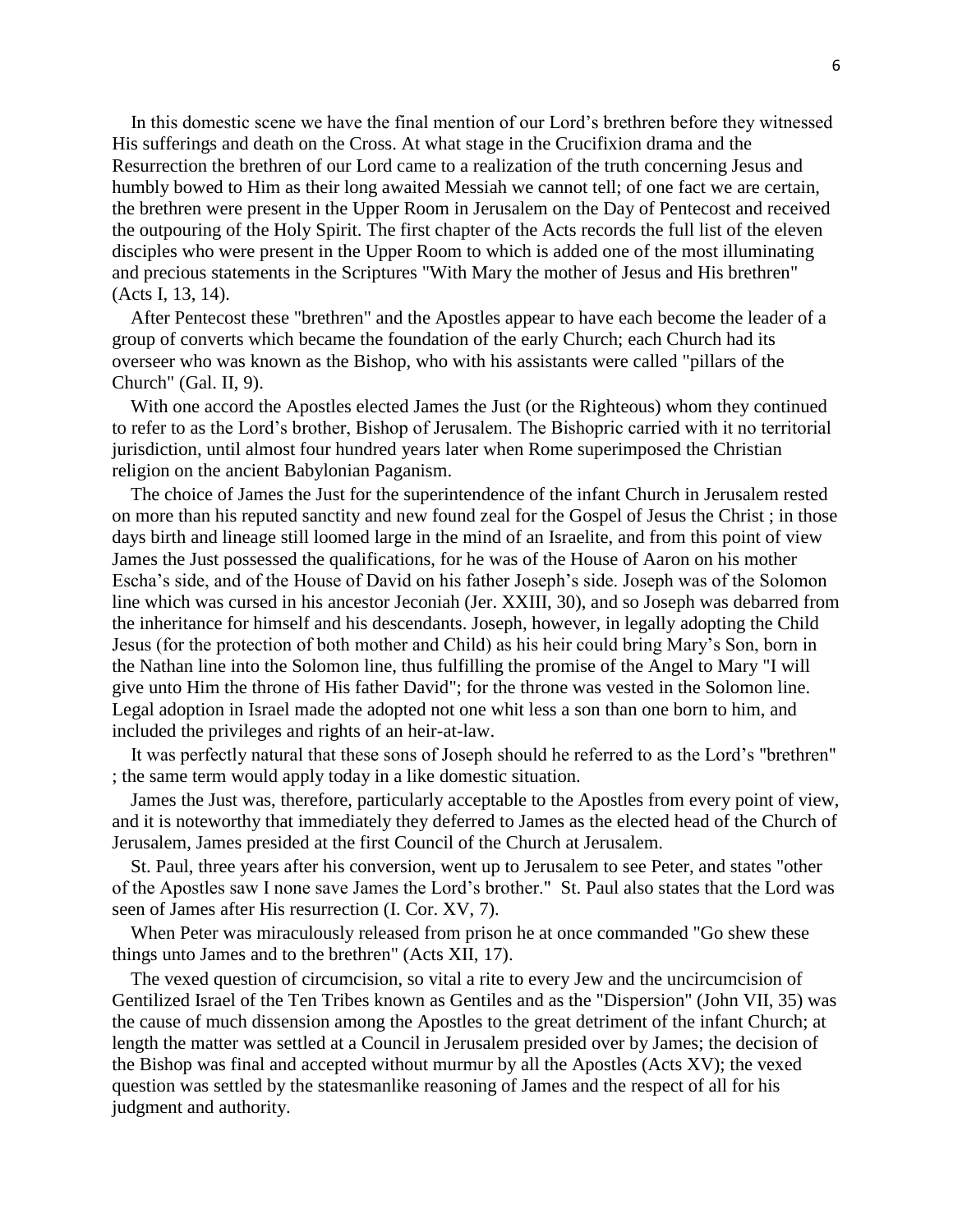According to the most ancient authorities James filled the office of Bishop into extreme old age, enduring much hardship and persecution until at length the priests and the Jews at the instigation of Ananus the High Priest, James was led to one of the galleries of the Temple and cast on to the pavement beneath; he was not killed outright and was able to rise to his knees to pray for his murderers. It is recorded that James cried with a loud voice that Jesus was the Son of God and would quickly come to be their judge, whereupon a bystander with a fuller's club put an end to his sufferings. The martyrdom of James took place in 63 A.D., but seven years prior to the destruction of Jerusalem by Titus. To the death of this just man some Jews ascribe the destruction of Jerusalem and their Temple. The Talmud ascribes a variety of miracles to James the Just.

 It is noteworthy that after the martyrdom of James, the Apostles did not appoint one of their own number as his successor in the Bishopric, appointing Simon the brother of James to the vacant office. Nothing further is recorded of Simon it is, however, feasible that he obeyed his Lord's command "When ye shall see Jerusalem compassed with armies . . . flee to the mountains" (Luke XVI. 20, 21).

 During the term of his Bishopric, and, it is believed, near the end of his long and holy life, James addressed his Epistle to the "twelve tribes scattered abroad." Many of the infant Churches were composed of Israel of the Ten Tribes who had become Gentilized and were known as Gentiles, many were converts to the Christian faith. James does not overlook their origin nor the declaration of his Lord and Master "I am not sent but unto the lost sheep of the House of Israel" (Matt. XV, 24).

 James does not refer to himself as an Apostle but with deep humility is content to subscribe himself "a servant of Jesus Christ," though worthy as any of the appellation "apostle."

 The style of the Epistle is forcible, graphic and rich in figures. The main subject of the Epistle is the character and course of the true and consistent Christians, "the doer of the Word" who steadfastly "continues in the perfect law of liberty" as contrasted with the spirit and conduct of the mere professor. Consolation and encouragement under manifold trials are mixed with earnest exhortations to Christian virtue and to these are added warnings and reproofs to those who dishonoured the Christian religion by professions of faith without corresponding works. The Epistle strikingly resembles the teaching of our Lord especially in the Sermon on the Mount (Matt. V). Nor is this surprising when we consider that James was a member of the household with our Lord and must have been very familiar with our Lord's expressions concerning the perfect way of life.

 Notwithstanding the severity of the address in the Epistle, the result perhaps of Nazarite training, there is constant recurrence of the word "brethren."

 There are fourteen allusions in the Epistle to the Sermon on the Mount; the sins denounced by James are precisely the sins which he had heard denounced by our Lord: unbelief, anger, hypocrisy, respect of persons, sins of speech, pride, covetousness; he exhorts to patience and prayer, and is the only Apostle who gives instruction about the sick.

 Martin Luther utterly failed to understand the Epistle of James and pronounced it "a right strawy epistle." Luther objected to it on the ground of the contradiction which he assumed between Romans IV and James II, but there is no real contradiction, rather a deep harmony.

 Jude in his Epistle introduces himself as "the servant of Jesus Christ and brother of James "; like James, Jude does not claim the position of an Apostle. Of the life of Jude we have no certain information. His descendants are mentioned by Eusebius who says that when Domitian ordered that all the posterity of David should be slain "some of the heretics accused the descendants of